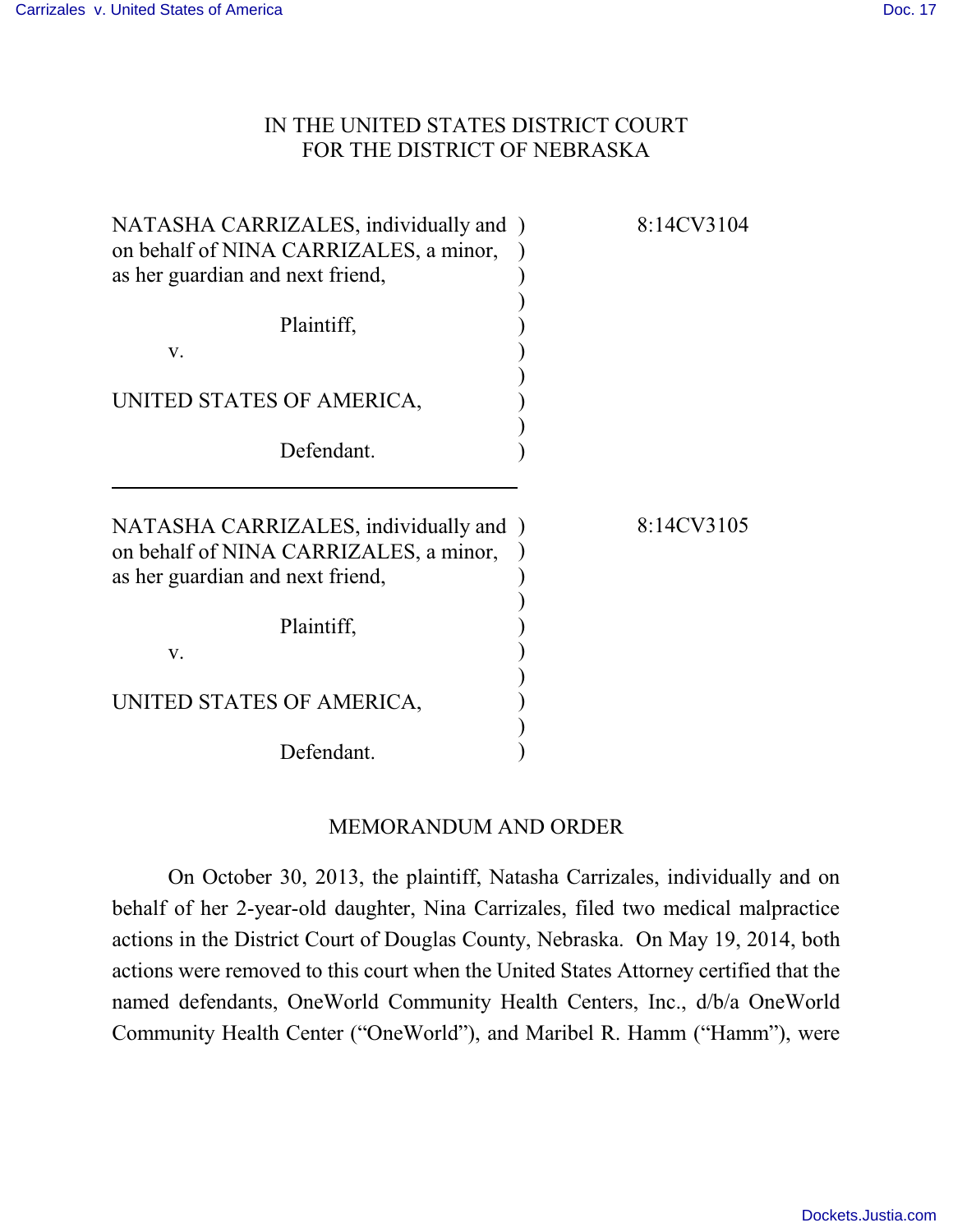acting within the scope of their employment as employees of the United States.<sup>1</sup> Immediately following the removal, the United States filed a notice of substitution in each case which was acted upon by the clerk of the court.<sup>2</sup> The United States now seeks a formal order substituting it as the sole defendant in each case and moves for dismissal of the actions because the plaintiff failed to exhaust her administrative remedies under the Federal Tort Claims Act before bringing suit. For the reasons discussed below, the substitution of parties will be ordered and the government's motions to dismiss will be granted.

#### *I. DISCUSSION*

### *A. The Federal Tort Claims Act*

The Federal Tort Claims Act ("FTCA") confers exclusive jurisdiction upon United States district courts over civil actions for money damages alleged to have been caused by the negligent or wrongful act or omission of any employee of the government acting within the scope of his or her employment, under circumstances where the United States, if a private person, would be liable to the claimant in accordance with the law of the place where the act or omission occurred. [28 U.S.C.](https://web2.westlaw.com/find/default.wl?cite=28+U.S.C.+%c2%a7+1346&rs=WLW14.07&vr=2.0&rp=%2ffind%2fdefault.wl&sv=Split&fn=_top&mt=Westlaw)  $§ 1346(b)(1)$ . However, the Act provides:

An action shall not be instituted upon a claim against the United States for money damages for ... personal injury ... caused by the negligent or wrongful act or omission of any employee of the Government while acting within the scope of his office or employment, unless the claimant

<sup>&</sup>lt;sup>1</sup> OneWorld was the only named defendant in the action which is now docketed as Case No. 8:14CV3104. Hamm was the only named defendant in the action which is now docketed as Case NO. 8:14CV 3105.

 $2$  On May 22, 2014, the clerk, at the direction of the magistrate judge, made an entry on the docket sheet in each case which terminated the original defendants and, in their places, substituted the United States as the defendant.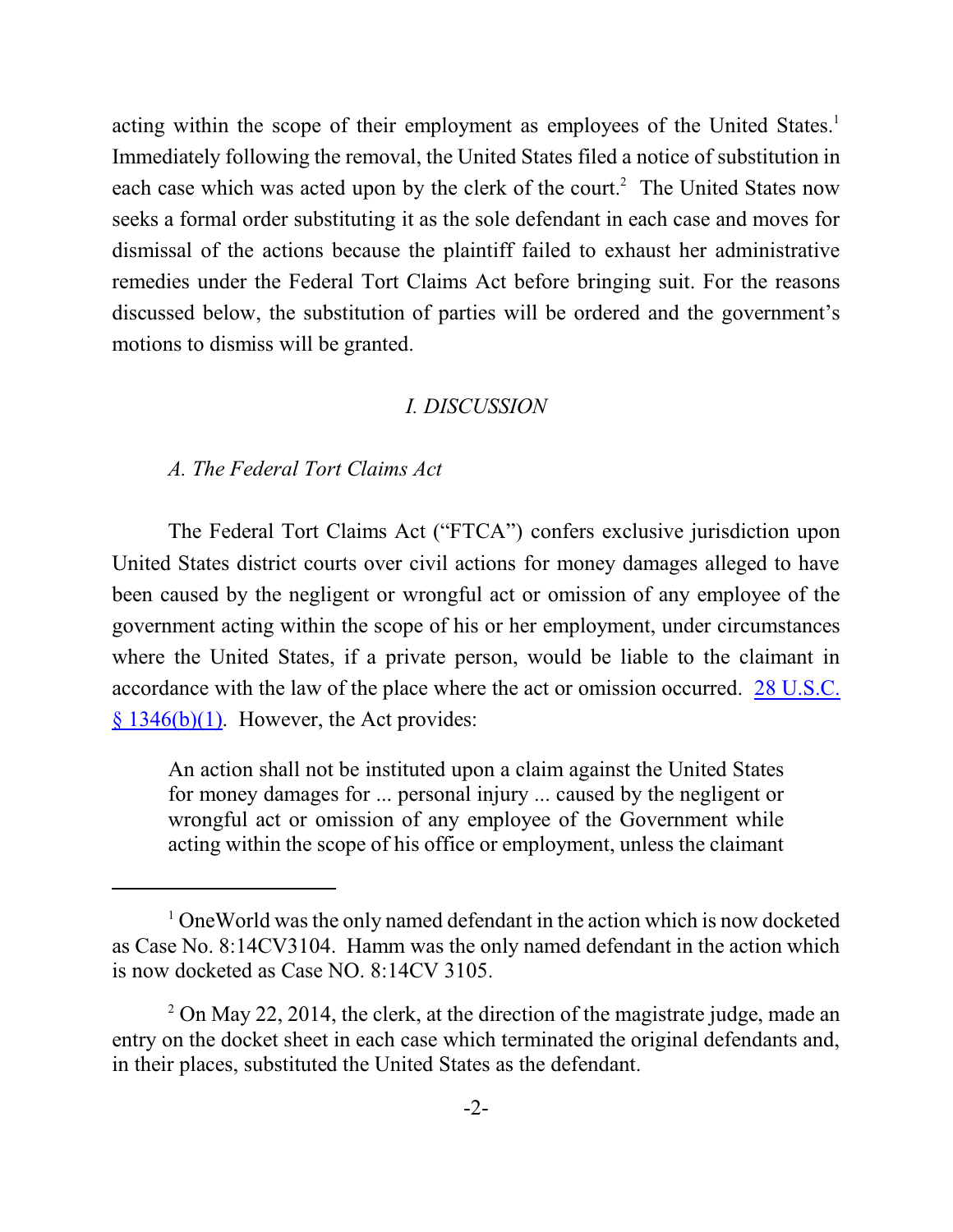shall have first presented the claim to the appropriate Federal agency and his claim shall have been finally denied by the agency in writing and sent by certified or registered mail. The failure of an agency to make final disposition of a claim within six months after it is filed shall, at the option of the claimant any time thereafter, be deemed a final denial of the claim for purposes of this section.

[28 U.S.C. § 2675\(a\)](https://web2.westlaw.com/find/default.wl?cite=28+U.S.C.+%c2%a7+2675(a)&rs=WLW14.07&vr=2.0&rp=%2ffind%2fdefault.wl&sv=Split&fn=_top&mt=Westlaw). This is a jurisdictional requirement. *See Mader v. [United States](https://web2.westlaw.com/find/default.wl?cite=+654+F.3d+808&rs=WLW14.07&vr=2.0&rp=%2ffind%2fdefault.wl&sv=Split&fn=_top&mt=Westlaw)*, [654 F.3d 794, 808 \(8th Cir. 2011\)](https://web2.westlaw.com/find/default.wl?cite=+654+F.3d+808&rs=WLW14.07&vr=2.0&rp=%2ffind%2fdefault.wl&sv=Split&fn=_top&mt=Westlaw) ("[C]onformity with [§ 2675\(a\)](https://web2.westlaw.com/find/default.wl?cite=28+U.S.C.+%c2%a7+2675(a)&rs=WLW14.07&vr=2.0&rp=%2ffind%2fdefault.wl&sv=Split&fn=_top&mt=Westlaw) is a jurisdictional term of the FTCA's limited waiver of sovereign immunity.").

#### *B. The Federally Supported Health Centers Assistance Act*

Under the Federally Supported Health Centers Assistance Act of 1992 ("FSHCAA"), as amended at  $42 \text{ U.S.C.}$  §  $233(g)-(n)$ , the United States has made itself liable for the medical malpractice of federally supported community health centers, their officers, employees, and, in limited circumstances, those who contract to perform medical services for those centers. *See Dedrick v. Youngblood*[, 200 F.3d 744, 744-45](https://web2.westlaw.com/find/default.wl?cite=200+F.3d+744&rs=WLW14.07&vr=2.0&rp=%2ffind%2fdefault.wl&sv=Split&fn=_top&mt=Westlaw) [\(11th Cir. 2000\)](https://web2.westlaw.com/find/default.wl?cite=200+F.3d+744&rs=WLW14.07&vr=2.0&rp=%2ffind%2fdefault.wl&sv=Split&fn=_top&mt=Westlaw). Where such a community health center or individual is covered by the FTCA, the exclusive remedy for damages for personal injury or death resulting from the performance of medical or related functions within the scope of office or employment is an FTCA action against the United States. *See* [42 U.S.C. § 233\(a\)](https://web2.westlaw.com/find/default.wl?cite=42+U.S.C.+%c2%a7+233(g)&rs=WLW14.07&vr=2.0&rp=%2ffind%2fdefault.wl&sv=Split&fn=_top&mt=Westlaw) and [\(g\)](https://web2.westlaw.com/find/default.wl?cite=42+U.S.C.+%c2%a7+233(g)&rs=WLW14.07&vr=2.0&rp=%2ffind%2fdefault.wl&sv=Split&fn=_top&mt=Westlaw); *see also* [28 U.S.C. §§ 1346](https://web2.westlaw.com/find/default.wl?cite=28+U.S.C.+%c2%a7+1346&rs=WLW14.07&vr=2.0&rp=%2ffind%2fdefault.wl&sv=Split&fn=_top&mt=Westlaw), 2671.

In 1995, Congress amended the FSHCAA, *see* [Pub. L. No. 104-73, 109 Stat.](https://web2.westlaw.com/find/default.wl?cite=Pub.+L.+No.+104-73&rs=WLW14.07&vr=2.0&rp=%2ffind%2fdefault.wl&sv=Split&fn=_top&mt=Westlaw) [777-781 \(Dec.](https://web2.westlaw.com/find/default.wl?cite=Pub.+L.+No.+104-73&rs=WLW14.07&vr=2.0&rp=%2ffind%2fdefault.wl&sv=Split&fn=_top&mt=Westlaw) 26, 1995), and delegated to the Secretary of Health and Human Services ("HHS") the authority to determine whether a community health center is deemed to be an employee of the Public Health Service for purposes of [42 U.S.C.](https://web2.westlaw.com/find/default.wl?cite=42+U.S.C.+%c2%a7+233(g)&rs=WLW14.07&vr=2.0&rp=%2ffind%2fdefault.wl&sv=Split&fn=_top&mt=Westlaw) § [233](https://web2.westlaw.com/find/default.wl?cite=42+U.S.C.+%c2%a7+233(g)&rs=WLW14.07&vr=2.0&rp=%2ffind%2fdefault.wl&sv=Split&fn=_top&mt=Westlaw) and the FTCA. *See* [42 U.S.C. § 233\(g\)-\(h\)](https://web2.westlaw.com/find/default.wl?cite=42+U.S.C.+%c2%a7+233(g)&rs=WLW14.07&vr=2.0&rp=%2ffind%2fdefault.wl&sv=Split&fn=_top&mt=Westlaw). "Once the Secretary makes a determination that an entity ... is deemed to be an employee of the Public Health Services for purposes of [\[section 233](https://web2.westlaw.com/find/default.wl?cite=42+U.S.C.+%c2%a7+233(g)&rs=WLW14.07&vr=2.0&rp=%2ffind%2fdefault.wl&sv=Split&fn=_top&mt=Westlaw)], the determination shall be final and binding upon the Secretary and the Attorney General and other parties to any civil action or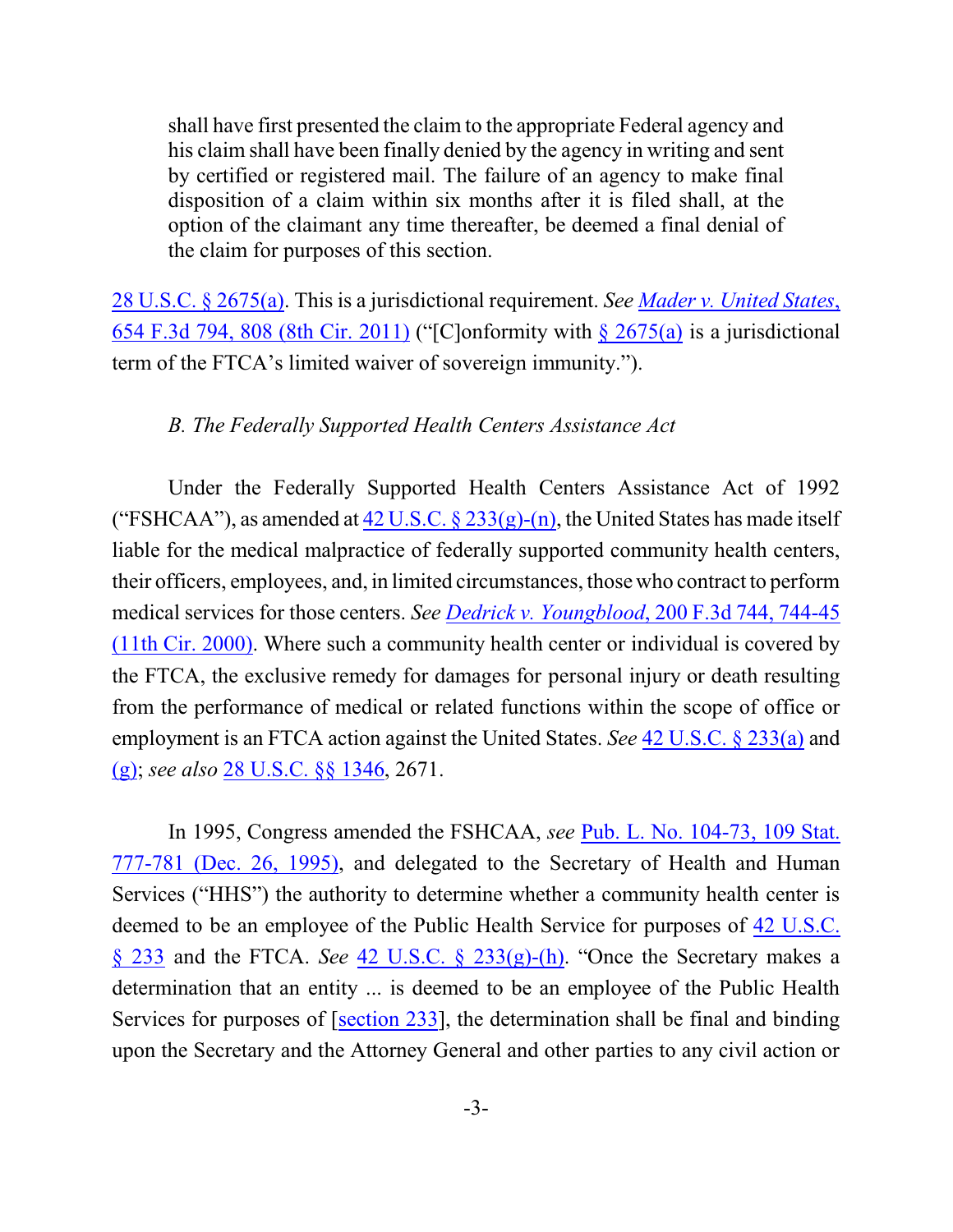proceeding."  $42 \text{ U.S.C } \frac{6}{9} \frac{233(g)(1)(F)}{F}$ . "[Such] an entity ... or employee of such an entity, ... shall be deemed to be an employee of the Public Health Service [and] ...[t]he remedy against the United States for an entity ... and ... employee ... of such an entity who is deemed to be an employee of the Public Health Service ... shall be exclusive of any other civil action or proceeding to the same extent as the remedy against the United States is exclusive pursuant to  $[section 233(a)]$  $[section 233(a)]$ ."  $42$  U.S.C. §  $233(g)(1)(A)$ .<sup>3</sup>

[42 U.S.C.](https://web2.westlaw.com/find/default.wl?cite=42+U.S.C.+%c2%a7+233(g)&rs=WLW14.07&vr=2.0&rp=%2ffind%2fdefault.wl&sv=Split&fn=_top&mt=Westlaw) § 233(b) provides that the Attorney General shall defend any civil action brought in court against any officer or employee of the Public Health Service acting in the scope of his employment. "Upon a certification by the Attorney General that the defendant was acting in the scope of his employment at the time of the incident out of which the suit arose, any such civil action or proceeding commenced in a State court shall be removed without bond at any time before trial by the Attorney General to the district court of the United States of the district and division embracing the place wherein it is pending and the proceeding deemed a tort action brought against the United States ...." [42 U.S.C. § 233\(c\)](https://web2.westlaw.com/find/default.wl?cite=42+U.S.C.+%c2%a7+233(g)&rs=WLW14.07&vr=2.0&rp=%2ffind%2fdefault.wl&sv=Split&fn=_top&mt=Westlaw); *see also* [28 C.F.R. § 15.4\(a\) &](https://web2.westlaw.com/find/default.wl?cite=28+C.F.R.+%c2%a7+15.4&rs=WLW14.07&vr=2.0&rp=%2ffind%2fdefault.wl&sv=Split&fn=_top&mt=Westlaw) (b) ("The United States Attorney for the district where the civil action or proceeding is brought ... is authorized to make the statutory certification that the Federal employee was acting within the scope of his office or employment with the Federal Government at the time of the incident out of which the suit arose ... [and] that the covered person was acting at the time of the incident out of which the suit arose under circumstances in which Congress has provided by statute that the remedy provided by the Federal Tort Claims Act is made the exclusive remedy.").

<sup>3</sup> Section 233(a) provides, as to "any ... employee of the Public Health Service ... acting within the scope of his ... employment," that the FTCA remedy against the United States "shall be exclusive of any other civil action or proceeding . . . for personal injury, including death, resulting from the performance of medical, surgical, dental, or related functions" by such employee. [42 U.S.C. § 233\(a\)](https://web2.westlaw.com/find/default.wl?cite=42+U.S.C.+%c2%a7+233(g)&rs=WLW14.07&vr=2.0&rp=%2ffind%2fdefault.wl&sv=Split&fn=_top&mt=Westlaw).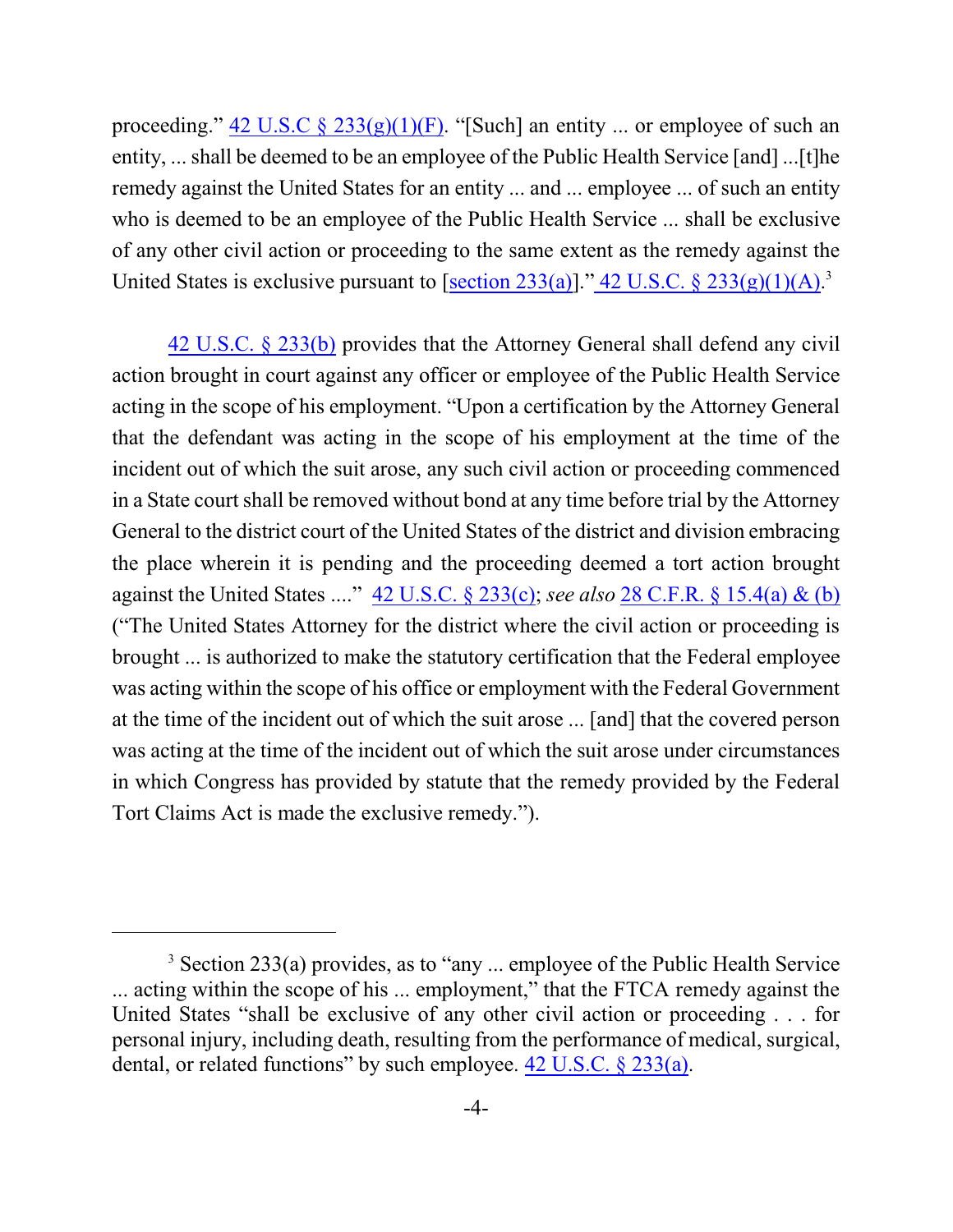#### *C. The Plaintiff's Claims*

The plaintiff alleges that on October 30, 2011, she was provided negligent medical treatment by Hamm, a certified nurse midwife, during labor and delivery of her daughter Nina at the Creighton University Medical Center – St. Joseph Hospital, and, as a consequence, that Nina is now severely disabled from hypoxic-ischemic encephalopathy. The government has produced evidence that two administrative tort claims were filed on October 29, 2013, on behalf of the plaintiff and her daughter, relating to medical care provided by Hamm as an employee of OneWorld, and that to date no final disposition has been made of either claim.

## *D. Substitution of the United States as Defendant in Each Action*

These cases were removed from state court with the certification of United States Attorney Deborah R. Gilg, filed under authority of [42 U.S.C. § 233\(c\)](https://web2.westlaw.com/find/default.wl?cite=42+U.S.C.+%c2%a7+233(g)&rs=WLW14.07&vr=2.0&rp=%2ffind%2fdefault.wl&sv=Split&fn=_top&mt=Westlaw) and [28](https://web2.westlaw.com/find/default.wl?cite=28+C.F.R.+%c2%a7+15.4&rs=WLW14.07&vr=2.0&rp=%2ffind%2fdefault.wl&sv=Split&fn=_top&mt=Westlaw) [C.F.R. § 15.4\(a\)](https://web2.westlaw.com/find/default.wl?cite=28+C.F.R.+%c2%a7+15.4&rs=WLW14.07&vr=2.0&rp=%2ffind%2fdefault.wl&sv=Split&fn=_top&mt=Westlaw) & (b). Her certification that OneWorld and Hamm were deemed to be federal employees cannot be contested by either side. *See* 42 U.S.C [§ 233\(g\)\(1\)\(F\)](https://web2.westlaw.com/find/default.wl?cite=42+U.S.C.+%c2%a7+233(g)&rs=WLW14.07&vr=2.0&rp=%2ffind%2fdefault.wl&sv=Split&fn=_top&mt=Westlaw). Her further certification that OneWorld and Hamm were acting within the scope of their employment, while not conclusive, does constitute prima facie evidence of such fact. *See [Gutierrez de Martinez v. Lamagno](https://web2.westlaw.com/find/default.wl?cite=515+U.S.+420+&rs=WLW14.07&vr=2.0&rp=%2ffind%2fdefault.wl&sv=Split&fn=_top&mt=Westlaw)*, 515 U.S. 417, 420 (1995). "Therefore, 'the burden of altering that status quo' is on the plaintiff, who must come forward with specific facts rebutting the government's scope-of-employment certification." *[Brown](https://web2.westlaw.com/find/default.wl?cite=949+F.2d+1012+&rs=WLW14.07&vr=2.0&rp=%2ffind%2fdefault.wl&sv=Split&fn=_top&mt=Westlaw) v. Armstrong*[, 949 F.2d 1007, 1012 \(8th Cir. 1991\)](https://web2.westlaw.com/find/default.wl?cite=949+F.2d+1012+&rs=WLW14.07&vr=2.0&rp=%2ffind%2fdefault.wl&sv=Split&fn=_top&mt=Westlaw). Because the plaintiff has not produced any rebuttal evidence, the United States will be substituted as the defendant in each action. *See Divers v. Halls*[, No.4:12CV3226, 2013 WL 459633, \\*2 \(D.Neb.](https://web2.westlaw.com/find/default.wl?cite=2013+WL+459633&rs=WLW14.07&vr=2.0&rp=%2ffind%2fdefault.wl&sv=Split&fn=_top&mt=Westlaw) [Feb. 7, 2013](https://web2.westlaw.com/find/default.wl?cite=2013+WL+459633&rs=WLW14.07&vr=2.0&rp=%2ffind%2fdefault.wl&sv=Split&fn=_top&mt=Westlaw)) (ordering substitution); *see also Hui v. Castaneda*[, 559 U.S. 799, 811](https://web2.westlaw.com/find/default.wl?cite=559+U.S.+811+&rs=WLW14.07&vr=2.0&rp=%2ffind%2fdefault.wl&sv=Split&fn=_top&mt=Westlaw) [n. 9 \(2010\)](https://web2.westlaw.com/find/default.wl?cite=559+U.S.+811+&rs=WLW14.07&vr=2.0&rp=%2ffind%2fdefault.wl&sv=Split&fn=_top&mt=Westlaw) (observing that [42 U.S.C. § 233\(c\)](https://web2.westlaw.com/find/default.wl?cite=42+U.S.C.+%c2%a7+233(g)&rs=WLW14.07&vr=2.0&rp=%2ffind%2fdefault.wl&sv=Split&fn=_top&mt=Westlaw), unlike [28 U.S.C. § 2679\(d\)](file:///|//https///web2.westlaw.com/find/default.wl?mt=Westlaw&db=1000546&docname=28USCAS2679&rp=%2ffind%2fdefault.wl&findtype=L&ordoc=2021891070&tc=-1&vr=2.0&fn=_top&sv=Split&tf=-1&referencepositiontype=T&pbc=EC3B2DF5&referenceposition=SP%3b5ba1000067d06&rs=WLW14.07), "does not prescribe a particular mechanism for substituting the United States in federal-court actions.").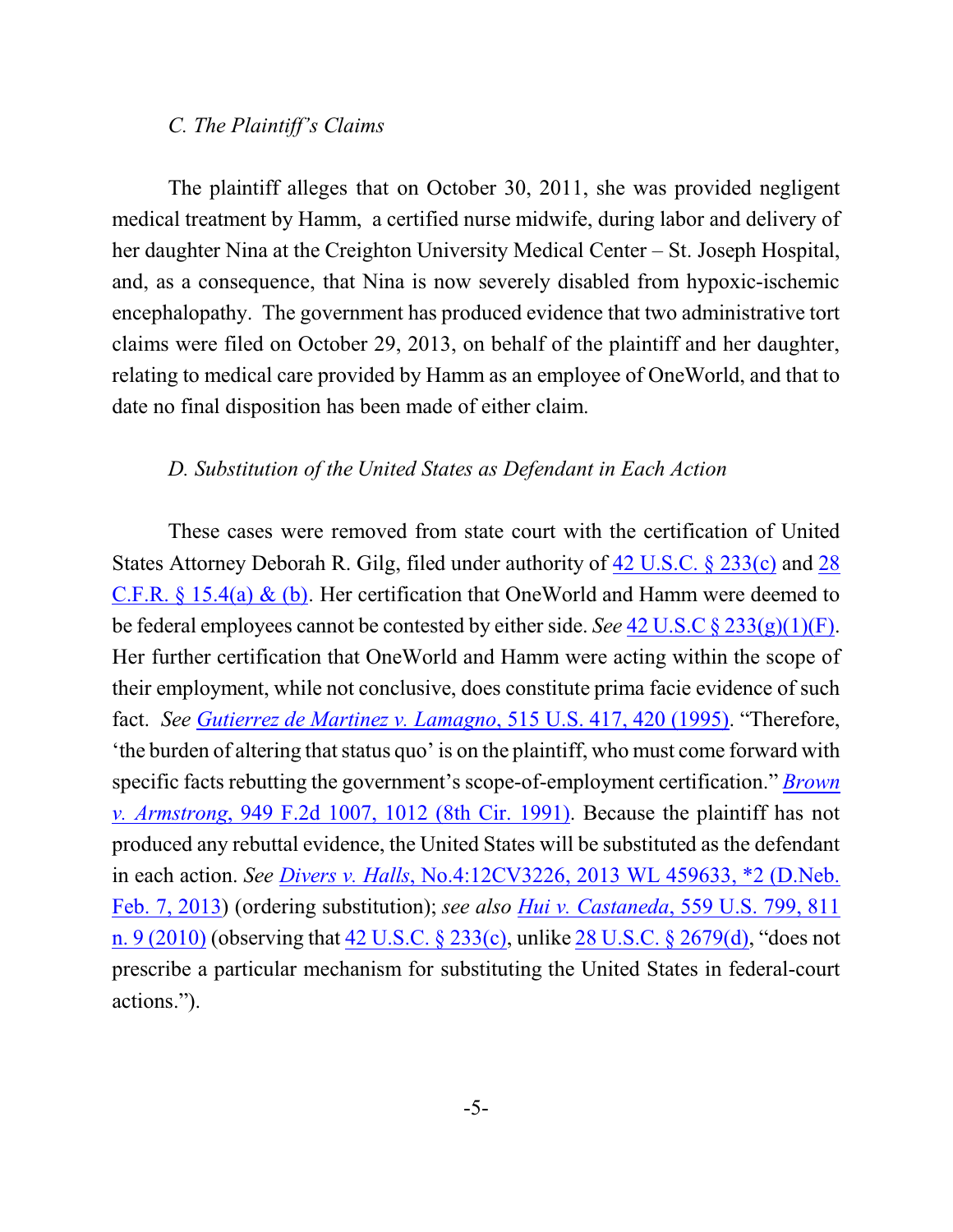#### *E. Dismissal of Claims for Failure to Exhaust Administrative Remedies*

Absent full compliance with the conditions placed upon the limited waiver of sovereign immunity provided by the FTCA, the court lacks jurisdiction to entertain tort claims against the United States. *See [Walker v. United States](https://web2.westlaw.com/find/default.wl?cite=176+F.3d+438+&rs=WLW14.07&vr=2.0&rp=%2ffind%2fdefault.wl&sv=Split&fn=_top&mt=Westlaw)*, 176 F.3d 437, 438 [\(8th Cir. 1999\)](https://web2.westlaw.com/find/default.wl?cite=176+F.3d+438+&rs=WLW14.07&vr=2.0&rp=%2ffind%2fdefault.wl&sv=Split&fn=_top&mt=Westlaw). The FTCA allows a federal agency a period of 6 months to make a final disposition of a claim, after which time the claimant has the option of filing suit. *See* [28 U.S.C. § 2675\(a\)](https://web2.westlaw.com/find/default.wl?cite=28+U.S.C.+%c2%a7+2675(a)&rs=WLW14.07&vr=2.0&rp=%2ffind%2fdefault.wl&sv=Split&fn=_top&mt=Westlaw).

The government's evidence shows that administrative claims were filed on October 29, 2013, just 1 day prior to the commencement of these actions. Although more than 6 months elapsed while the cases were pending in state court, with no final disposition having been made of the claims, this fact does not affect the jurisdictional analysis. *See [McNeil v. United States](https://web2.westlaw.com/find/default.wl?cite=508+U.S.+106+&rs=WLW14.07&vr=2.0&rp=%2ffind%2fdefault.wl&sv=Split&fn=_top&mt=Westlaw)*, 508 U.S. 106, 111-12 (1993) (exhaustion requirement not satisfied by receipt of agency rejection of claim occurring after commencement of suit but before any substantial progress had taken place in the litigation; abrogating *Celestine [v. Veterans Administration Hospital](https://web2.westlaw.com/find/default.wl?mt=Westlaw&db=350&tc=-1&rp=%2ffind%2fdefault.wl&findtype=Y&ordoc=1993105335&serialnum=1984150270&vr=2.0&fn=_top&sv=Split&tf=-1&referencepositiontype=S&pbc=95A45CB9&referenceposition=1363&rs=WLW14.07)*, 746 F.2d 1360, [1363 \(8th Cir. 1984\)](https://web2.westlaw.com/find/default.wl?mt=Westlaw&db=350&tc=-1&rp=%2ffind%2fdefault.wl&findtype=Y&ordoc=1993105335&serialnum=1984150270&vr=2.0&fn=_top&sv=Split&tf=-1&referencepositiontype=S&pbc=95A45CB9&referenceposition=1363&rs=WLW14.07)). ["Section 2675](https://web2.westlaw.com/find/default.wl?cite=28+U.S.C.+%c2%a7+2675(a)&rs=WLW14.07&vr=2.0&rp=%2ffind%2fdefault.wl&sv=Split&fn=_top&mt=Westlaw) is more than a mere statement of procedural niceties. It requires that jurisdiction must exist at the time the complaint is filed." *Gregory v. Mitchell*[, 634 F.2d 199, 204 \(5th Cir. 1981\)](https://web2.westlaw.com/find/default.wl?cite=634+F.2d+204+&rs=WLW14.07&vr=2.0&rp=%2ffind%2fdefault.wl&sv=Split&fn=_top&mt=Westlaw) (district court was required to dismiss for lack of jurisdiction where plaintiff did not wait 6 months before filing suit; running of 6-month period did not render requirement "meaningless"); *[Jerves v.](https://web2.westlaw.com/find/default.wl?cite=966+F.2d+517&rs=WLW14.07&vr=2.0&rp=%2ffind%2fdefault.wl&sv=Split&fn=_top&mt=Westlaw) United States*[, 966 F.2d 517, 521 \(9th Cir. 1992\)](https://web2.westlaw.com/find/default.wl?cite=966+F.2d+517&rs=WLW14.07&vr=2.0&rp=%2ffind%2fdefault.wl&sv=Split&fn=_top&mt=Westlaw) (administrative claim requirements of [§ 2675\(a\)](https://web2.westlaw.com/find/default.wl?cite=28+U.S.C.+%c2%a7+2675(a)&rs=WLW14.07&vr=2.0&rp=%2ffind%2fdefault.wl&sv=Split&fn=_top&mt=Westlaw) are jurisdictional in nature and must be strictly adhered to); *but see Meijers v. People's Health Center*[, No. 4:13CV3064, 2013 WL 3270548, \\*3 \(D.Neb.](https://web2.westlaw.com/find/default.wl?cite=2013+WL+3270548&rs=WLW14.07&vr=2.0&rp=%2ffind%2fdefault.wl&sv=Split&fn=_top&mt=Westlaw) June [26, 2013\)](https://web2.westlaw.com/find/default.wl?cite=2013+WL+3270548&rs=WLW14.07&vr=2.0&rp=%2ffind%2fdefault.wl&sv=Split&fn=_top&mt=Westlaw)(plaintiff granted leave *sua sponte* to file amended complaint following expiration of 6-month period to allege, if applicable, that HHS had not made final disposition of his administrative claim while case was pending).